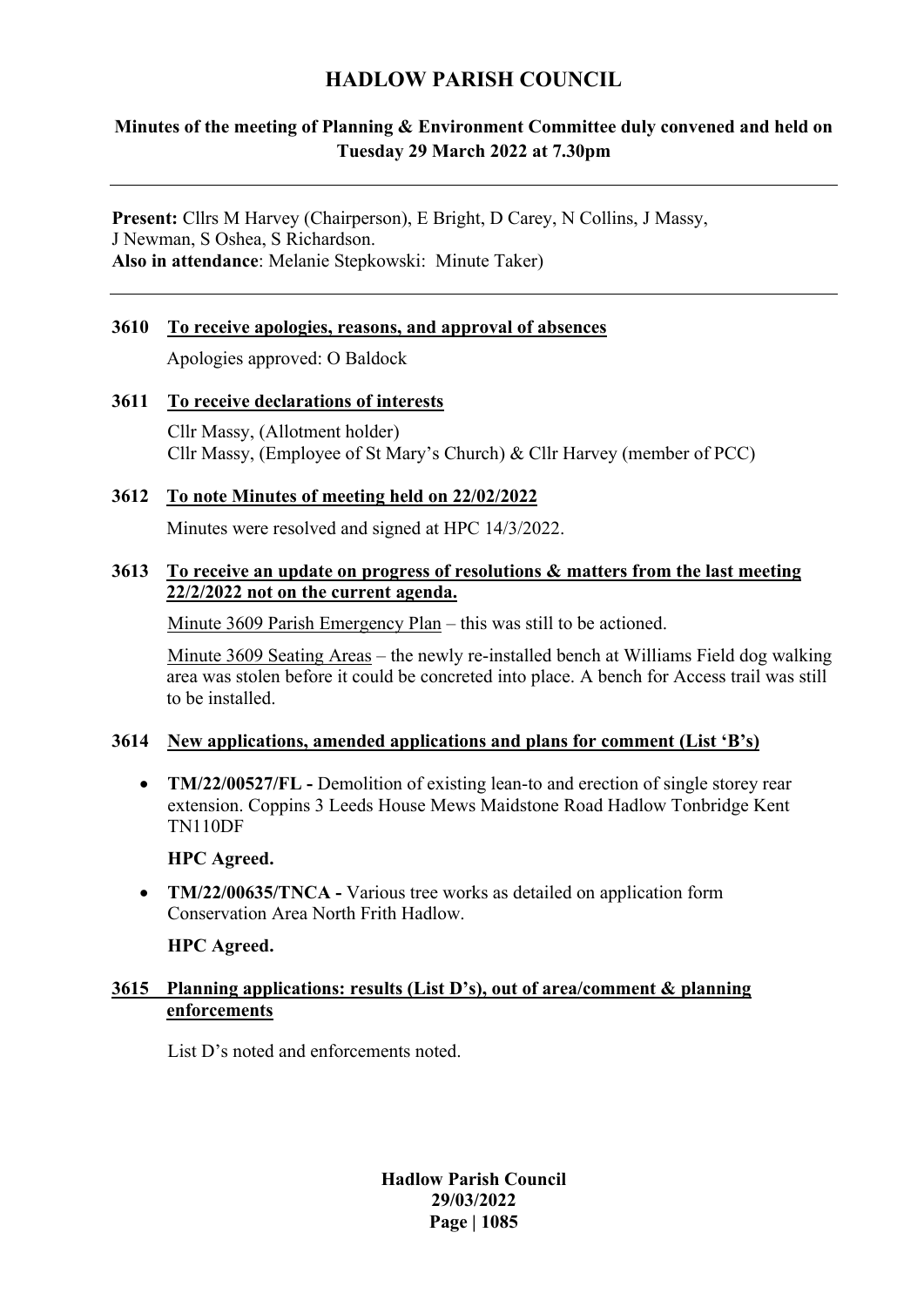#### **3616 TMBC & KCC matters:**

a) Parish Infrastructure Statement for completion: The Clerk and Administrative Assistant had diarised a date to complete for Council consideration ahead of the June deadline. Members asked that additional parking was added to the "wish list".

b) Active Travel Strategy – Cycle Routes: After reviewing the consultation, it had been agreed that members would complete as individuals and the Clerk on behalf of Council highlighting the need for routes from Hadlow to Tonbridge.

#### **3617 Non-planning issues:**

• **St Mary's Churchyard -**To respond to various correspondence relating to:

Yewtree inside main gate & other general tree pruning

Concern had been expressed by a resident as to the Yew Tree by St Mary's Church main entrance with overhanging branches possibly damaging the wall over time. To reassure the resident minor cutting back of these branches would be completed. It was however noted that a tree inspection by an Arboriculturist after recent storms had concluded that despite one branch splitting away from the trunk the tree remained healthy. It was agreed to monitor the tree in the long term for any deterioration.

It was noted that other Yews within the Churchyard had branches expanding towards the gutters of the church and the wall opposite. It was agreed that before any issue arose Professional tree advice would be sought.

Stump removal or plant coverage & possible area specifically for wildflower/wildlife

Volunteers had tidied the churchyard and removed the thistles around the stump. Further consideration to planting around this and other areas within the church including vegetation for wildlife would be considered at the next PCC before approaching the Parish Council for any necessary approval.

## • **Finger Post Signs – to resolve to:**

a) Accept funds to facilitate a new wooden sign to become Parish Council responsibility or

b) Accept replacement metal sign under KCC responsibility.

**RESOLVED to approve replacement metal sign to be maintained by KCC.** Proposed Cllr Harvey, seconded Cllr O'Shea and carried unanimously.

## • **Allotments**

After receiving a response from an allotment holder about the new draft allotment terms and conditions in which Council had considered poly tunnels and similar structures to be no more than 2m high, 1.5 wide it was agreed to alter ongoing draft to read poly tunnels and similar structures to be no more than 2m high, 2m wide and 2 metres in length. As for existing structures on plots, these had now been documented and would remain in situ with any further structures needing to adhere to the proposed new terms and conditions.

> **Hadlow Parish Council 29/03/2022 Page | 1086**